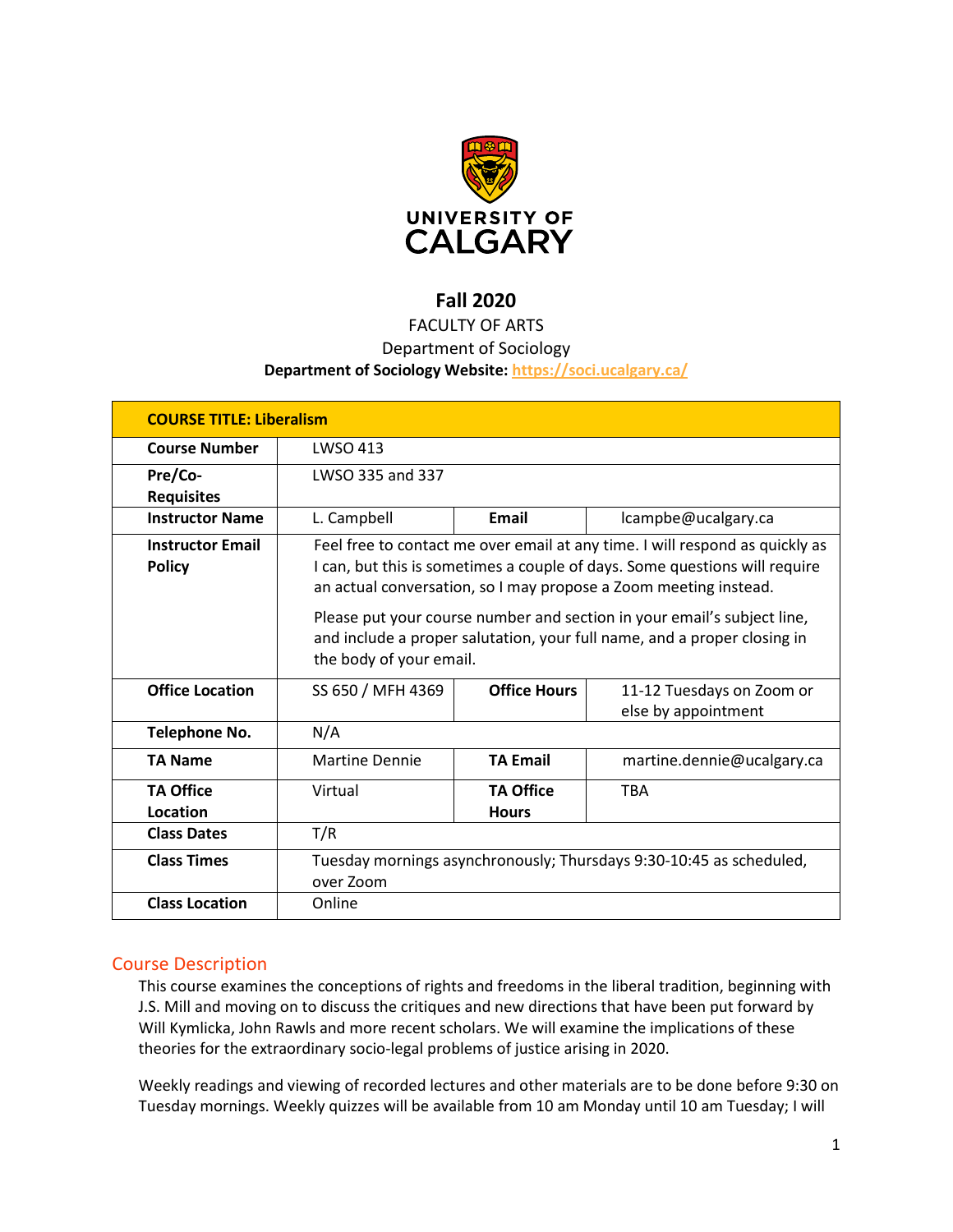use these quizzes to assess your understanding of the core philosophical and legal readings. On Tuesday mornings, discussion boards will also be open, so that you can write about justice-related issues (see below). Thursday class periods will be discussion sessions in which questions arising from the quizzes will be addressed and current events will be discussed through the lens of law and liberalism. Each Thursday, approximately twelve students will submit short analyses of the events posted the previous Tuesday, guided by a standard set of questions that address law's interface with liberal political theory and that will be supplied on D2L. For about half the class period, I will question the 12 students, and for the rest of the period we will discuss the issues as a large group or in break-out sessions. To protect student privacy, unless some circumstance I can't now anticipate arises, I will not record these sessions. If recording becomes necessary, I will tell you.

The class will be broken into groups of approximately six students in order to facilitate discussion and help me organize the activities, but no part of a student's grade will depend on what other students accomplish.

The course will be taught in a manner that relies on access to D2L but requires only voice access to Zoom, not video, although students who have video access are encouraged to use it, and students who prefer the "chat" function can use that too. I am aware that students may have challenges related to technology, and I hope they will tell me what is going on and be willing to work with me so that we can make the course work for them. I will really appreciate cameras turned on, since otherwise I will have the sense of speaking into a void.

#### Course Objectives/Learning Outcomes

Students are to gain a detailed understanding of liberalism and its workings in Canada, with some comparisons to other jurisdictions, especially the United States. They will enhance their analytical skills and craft thoughtful, creative arguments about liberalism and its real-world manifestations. They will develop conceptual tools useful for addressing crises.

#### Course Format

In general, Tuesday morning will be asynchronous, and Thursday morning will be synchronous over Zoom – i.e. the class will meet on Zoom from 9:30-10:45. Readings, including slides, will be posted on D2L. Much of your writing will take place on Tuesday mornings on the discussion board. Zoom discussions on Thursdays are not "lectures" and will not be recorded, barring unforeseen circumstances.

#### Learning Resources

Cases and various other readings will be made available through the D2L course website. The following books will be used:

- John Stuart Mill, *On Liberty* (1859) available on the internet, with links identified on the course website; some used copies will also be available at the bookstore
- John Rawls, *Justice as Fairness: A Restatement*, ed. Erin Kelly (Belknap Press, 2001) bookstore or other sources; also available through the library, online through Hathi Trust, but you can only check it out for a short period of time

### Learning Technologies and Requirements

This course has a D2L site through which the readings, quizzes and discussion boards must be accessed. Because this course relies heavily on D2L and Zoom, you need: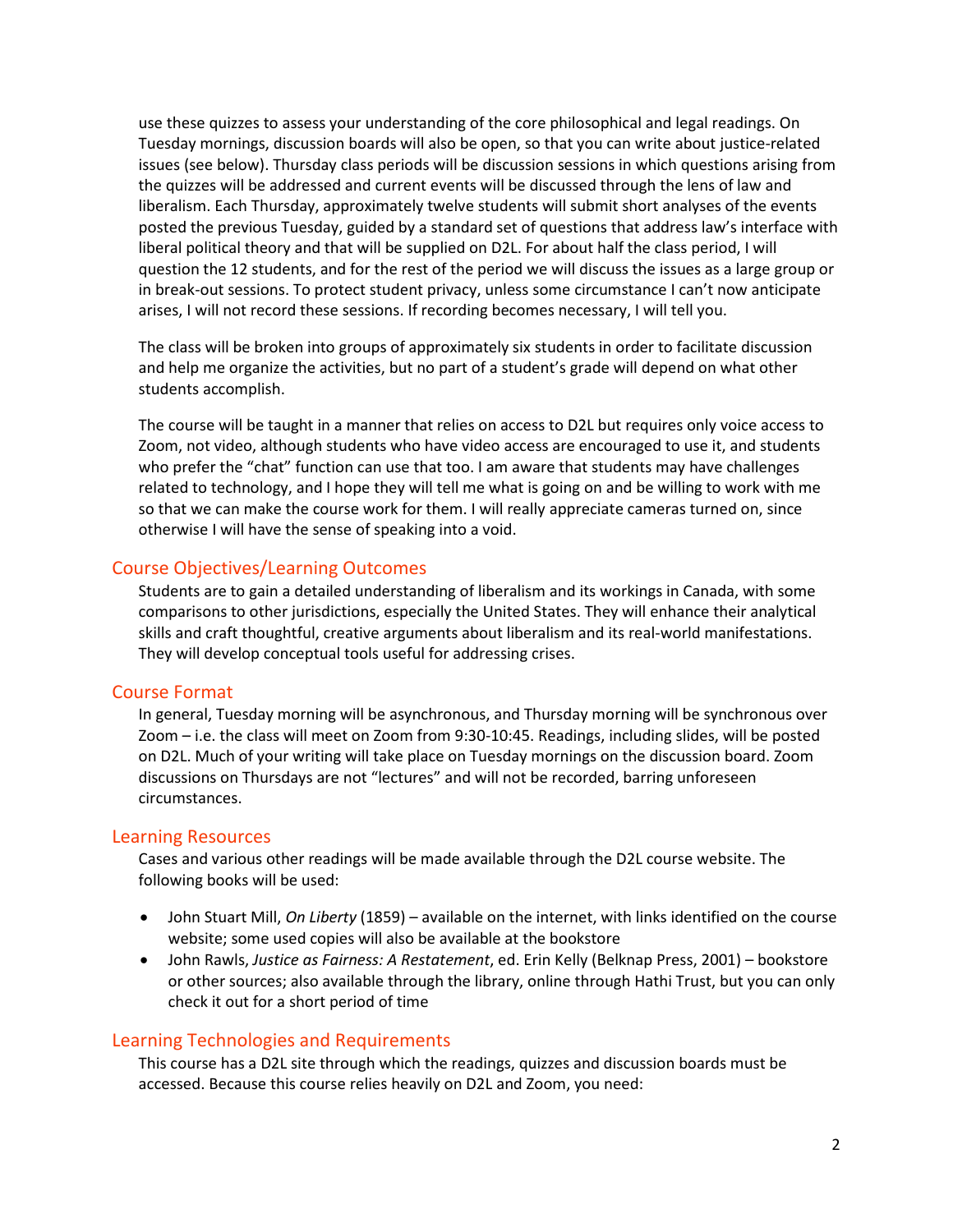- a computer that supports Zoom and D2L and accommodates the latest security updates
- an up-to-date web browser
- broadband internet
- a webcam (which can be on your phone, if you want to participate on Zoom that way, or you can use your computer)
- a microphone and speaker or a headset with a microphone (which, again, can be on either your phone or your computer)
- you can call into our Thursday morning classes if you prefer, except when you are in a bash, when I would really like to see your face

Help is near:

- D2L[: https://elearn.ucalgary.ca/category/students/d2l-students/](https://elearn.ucalgary.ca/category/students/d2l-students/)
- Zoom:<https://elearn.ucalgary.ca/category/students/zoom-students/>
- General[: https://elearn.ucalgary.ca/resources-for-students/](https://elearn.ucalgary.ca/resources-for-students/)

# Schedule of Lectures and Readings

Posted on D2L.

# Methods of Assessment and Grading Weights

- Tuesday quizzes (best 8 out of 11): 35%
- Tuesday discussion board / analysis sessions: 20%
- Thursday bashes (each student does two over the term):  $2 \times 5\% = 10\%$
- Contributions to 2020: Places and Times D2L discussion board: 5%
- Written assignment(s) (see below): 30%

### Tuesday quizzes:

A quiz will be made available on D2L by 10 am each Monday and will be accessible until 10 am the next day. I will aim to make it a half-hour test, but students will have an hour to complete it once they begin. These quizzes are meant to test students' understandings of the principles in the various readings. As such, students may refer to the readings and other course materials, but they may not communicate with each other or anyone else about these quizzes. I want to test your understanding, and yours alone.

Each student's lowest three scores will be excluded from the grade calculation for this element of the course.

### Tuesday discussion board / analysis sessions:

From 6 am until noon each Tuesday, a D2L discussion session – one session for each of the groups in the course – will be unlocked for that week. A range of questions will be posted to spark discussion. Students are to discuss the events of the previous week and apply the various theoretical perspectives to these events. Comments will be evaluated for quantity and quality, for the range of current events discussed, the analytical clarity of the responses and the quality of the writing. Courtesy is expected. Each student's contributions will be assessed individually, for contribution quality. Feedback will be provided by email approximately three times throughout the course, and a grade for the discussion sessions will be assigned at the end of the course.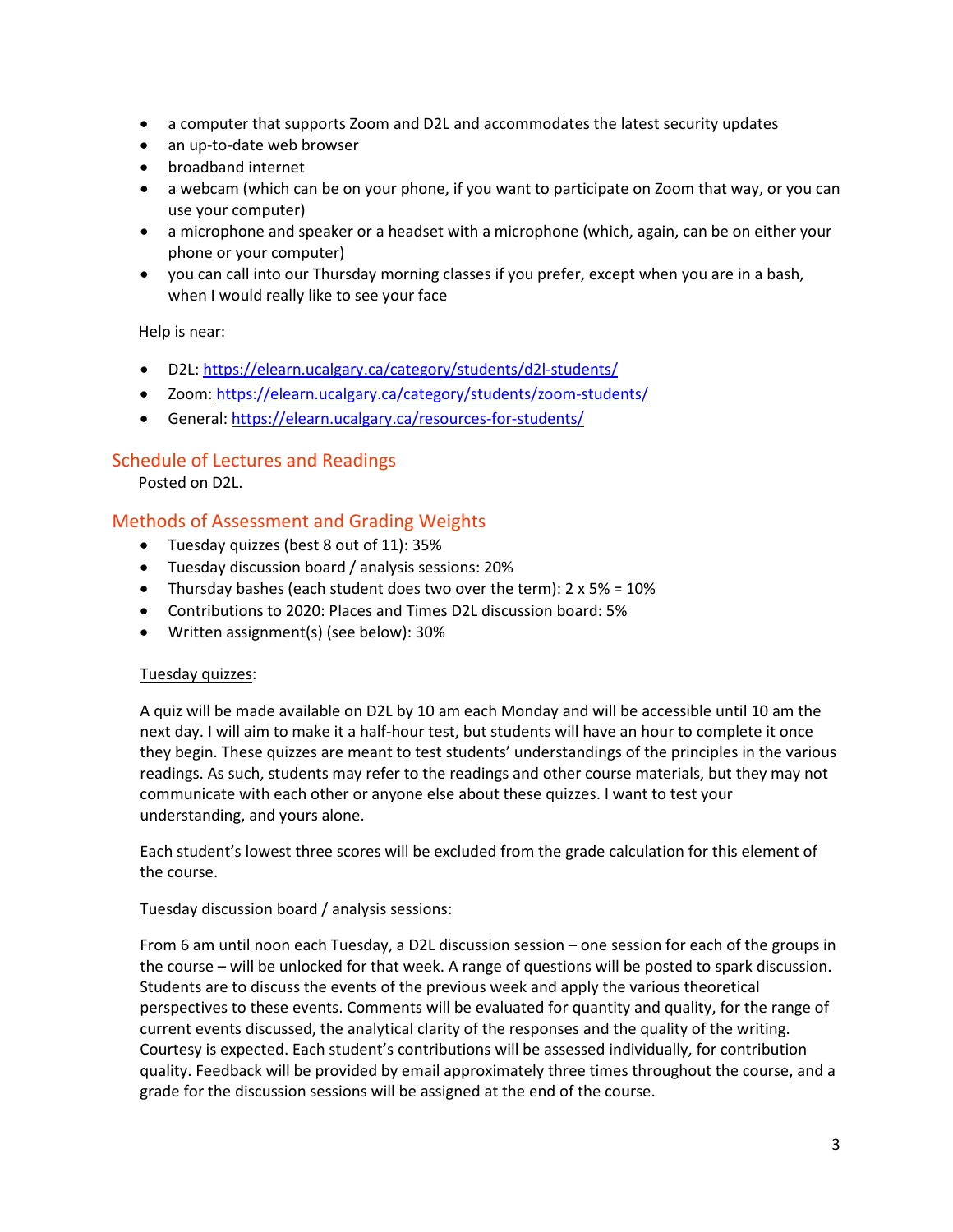## Thursday bashes:

Thursday classes will take place over Zoom during the regular class period. Each Thursday, approximately 12 students (the members of two groups) will each prepare answers to a set of questions that will be posted in advance on D2L. Written answers are due in the D2L dropbox by 9 am on the day of the class. For about half of the class period, I will quiz these students orally about their responses. (The rest of the class will be more general discussion involving everyone.) Evaluation will be based on a combination of the written and oral responses. Feedback will be supplied through the D2L dropbox on the written text. To protect student privacy and encourage engagement, Thursday classes **will not** be recorded except in unusual circumstances. If you miss the class, you miss the class.

Over the semester, each student (and each group) will participate in two bashes.

Through their groups, students will be assigned to each bash, but individual students can switch to a different day with the instructor's permission.

## 2020: Places and Times D2L discussion board:

This discussion board is a timeline, which students are to use to create a collective journal of significant events of 2020, accompanied by pictures, links, maps or other items that mark and explain the events. It's fine, too, to include personal ephemera and notes that signal what these events meant to you. The quality and quantity of these annotations will be assessed at the end of the course. Students are expected to contribute a minimum of five items with critical or newsworthy significance in order to get full marks.

### Written Assignment(s):

Students must choose one of two options **by 4 pm on Thursday, October 1**. Any student who fails to make a choice will be required to fulfill option A.

# *Option A: Two short assignments (1200-1500 words, worth 15% each, various due dates)*

The course is divided into four units, each three weeks long. Within each unit, certain philosophical writings and case studies will be examined, and each Tuesday, students will be required to identify and discuss events of 2020 that engage these theoretical and legal issues. The writing assignments in Option A require the student to select one of the events or issues (or sets of events or issues) discussed on the Tuesdays of each unit and analyze it/them through the lens of the theoretical writings discussed in that unit. In other words, the Option A assignments are a deep dive into one of the events or issues you have discussed in a Tuesday session. **The Option A assignments are due one week after the conclusion of the unit from which they derive,** that is:

- Option A assignment 1 on Liberty, harm and John Stuart Mill is due at 4 pm on Thurs. Oct. 1
- Option A assignment 2 on Liberty, equality and Will Kymicka is due at 4 pm on Thurs. Oct. 22
- Option A assignment 3 on Liberty, equality, property, neutrality and John Rawls is due at 4 pm on Thurs. Nov. 12
- Option A assignment 4 on Conceptual challenges and Martha Nussbaum is due at 4 pm on Thurs. Dec. 10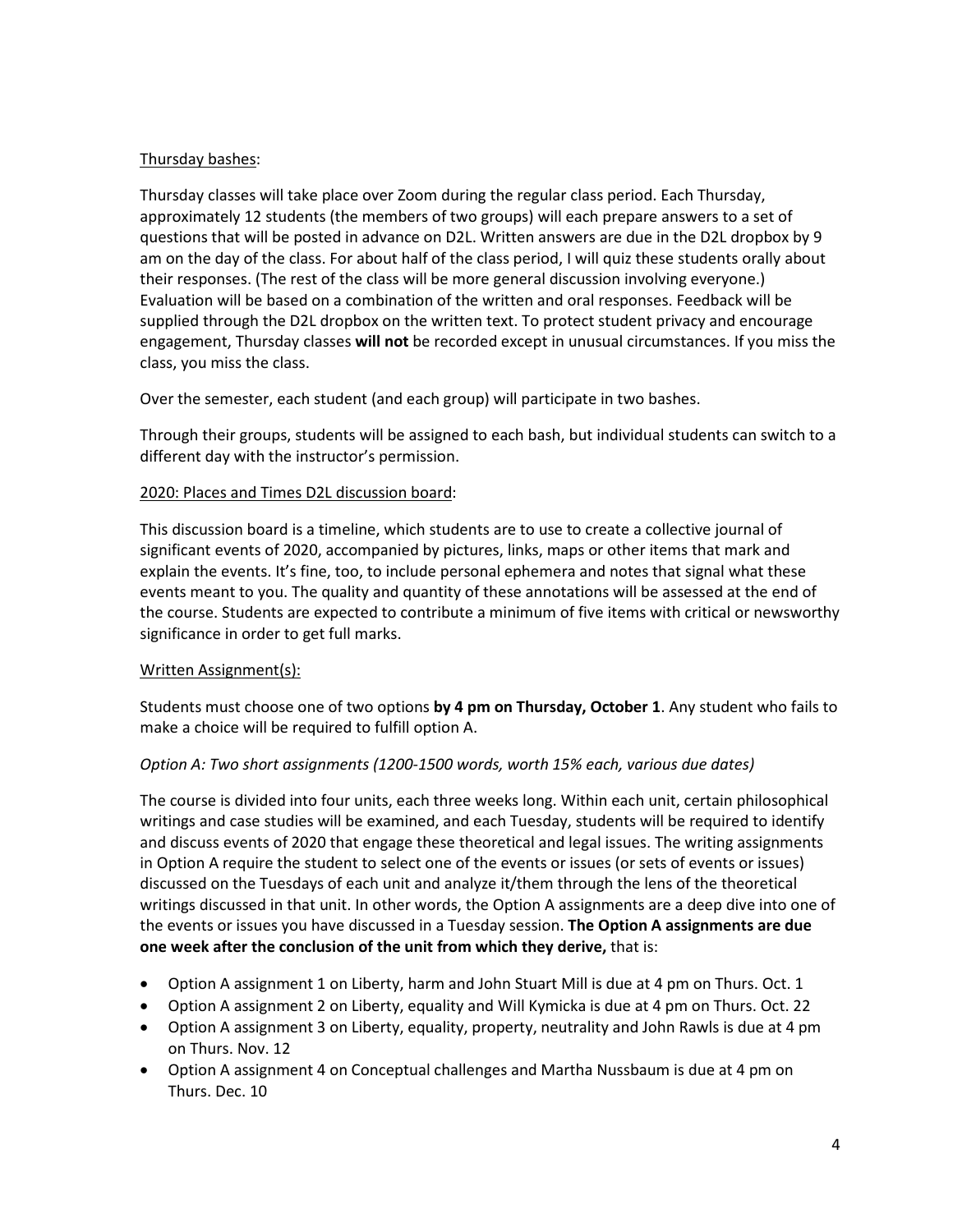**You may not, for example, go back in November to do the Option A assignment.** If you do your Option A assignments on the first two units of the course, you will a) be relying on the simpler philosophical texts, and b) be done with most of the required course writing by the end of October. The last Option A assignment is due after classes end, on Thursday, December 10 at 4 pm. If you for some reason decide to do more than two Option A assignments, I will use your best two grades.

#### *Option B: One long assignment (3000 words, worth 30%, due December 3)*

There may be students who prefer to do a single, more extensive paper on a sociolegal issue arising from the course. After informing me of their choice of Option B by October 1, such students will be required to submit a brief proposal by October 6, which I will approve, based on consultation with the student and discussion of the project. If the proposal is rejected, the student will be required to do the Option A assignments. An outline and preliminary bibliography will be required by November 3. I will set up Zoom sessions after Reading Week in which I will meet with students individually or in groups, so that we can discuss their papers. Students may, if they wish, submit first drafts by 4 pm on November 27, which will not be graded. These papers will be due in the D2L dropbox on Thursday, December 3 at 4 pm.

D2L will be used to inform students of their grades, but I will also keep the grades on my own spreadsheet so that I can make necessary adjustments, such as dropping the lowest three quizzes.

## Late Assignments

Late assignments may be discounted by one letter grade (e.g. from A to A-) for every 24-hour period, or part thereof, that they are late.

# Final Exam Information

There is no final exam in this course.

# Grading Scale

Letter grades will be assigned and submitted to the registrar based on the following scale: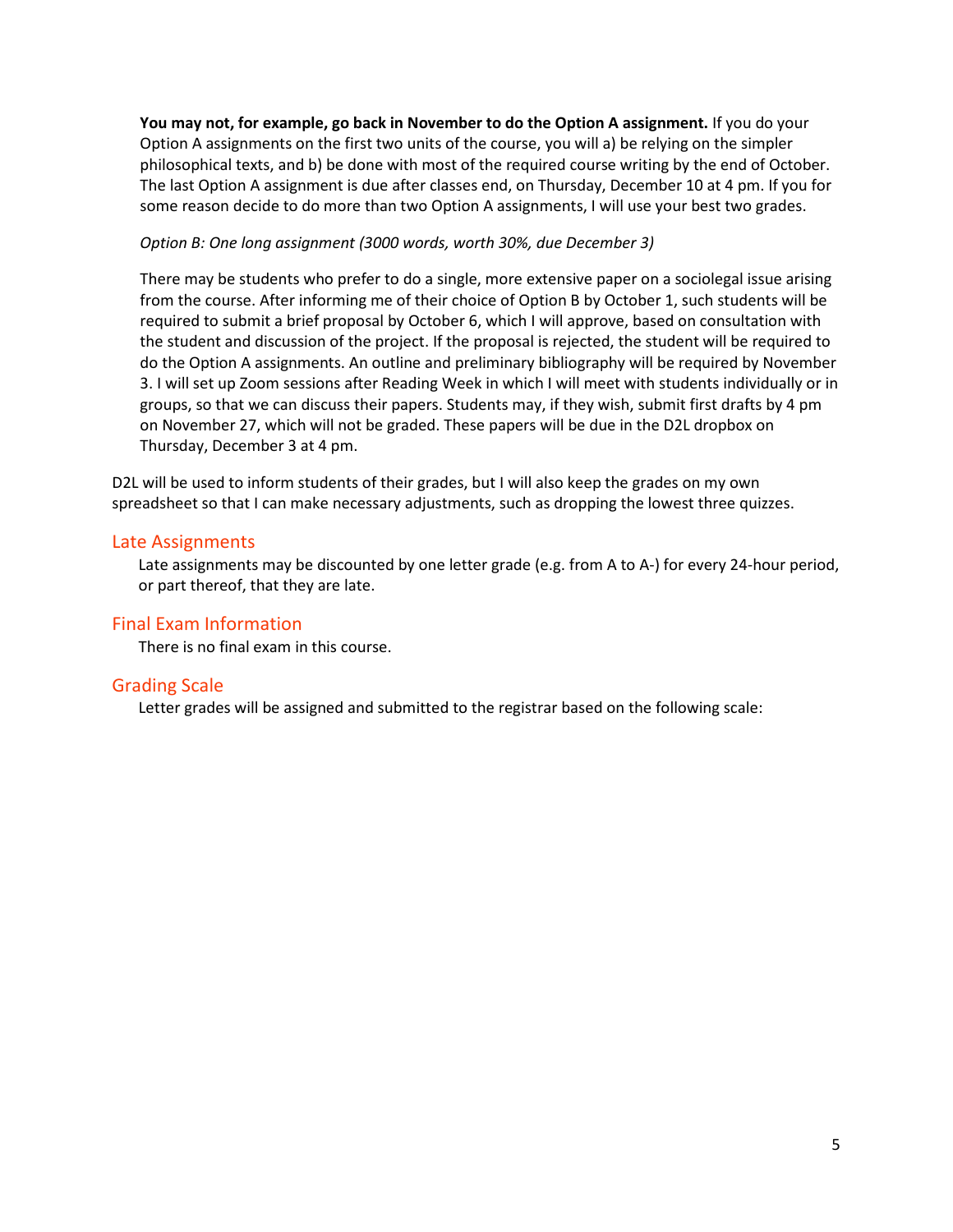| Grade        | Percent range  | <b>Grade Point Value</b> | <b>Description</b>                                                                    |
|--------------|----------------|--------------------------|---------------------------------------------------------------------------------------|
| $A+$         | $96 - 100%$    | 4.0                      | Outstanding performance                                                               |
| A            | $90 - 95.99%$  | 4.0                      | <b>Excellent performance</b>                                                          |
| А-           | $85 - 89.99%$  | 3.7                      | Approaching excellent performance                                                     |
| $B+$         | $80 - 84.99%$  | 3.3                      | Exceeding good performance                                                            |
| B            | $75 - 79.99\%$ | 3.0                      | Good performance                                                                      |
| <b>B-</b>    | $70 - 74.99%$  | 2.7                      | Approaching good performance                                                          |
| $C+$         | $67 - 69.99\%$ | 2.3                      | Exceeding satisfactory performance                                                    |
| $\mathsf{C}$ | $63 - 66.99%$  | 2.0                      | Satisfactory performance                                                              |
| $C -$        | $59 - 62.99%$  | 1.7                      | Approaching satisfactory performance                                                  |
| D+           | $55 - 58.99%$  | 1.3                      | Marginal pass. Insufficient preparation for<br>subsequent courses in the same subject |
| D            | $50 - 54.99%$  | 1.0                      | Minimal Pass. Insufficient preparation for<br>subsequent courses in the same subject. |
| F            | <50%           | 0                        | Failure. Did not meet course requirements.                                            |

# Passing Grades

The grade for the course and whether or not a student passes it will be based on the student's accumulated score and will not depend on passing any particular component of the course.

# Writing

All written assignments and written exam responses are assessed partly on writing skills. Writing skills include surface correctness (grammar, punctuation, sentence structure, etc.) and general clarity and organization.

# Absences and Deferrals

Students who miss, or anticipate that they will miss, class assessments (quizzes, discussion board sessions, bashes) should inform their instructors as soon as possible. Instructors may request that evidence in the form of documentation be provided. If the reason provided for the missed assessment is acceptable, instructors may decide that any arrangements made can take forms other than make-up tests or assignments. For example, the weight of a missed grade may be added to another assignment or test. For information on possible forms of documentation, including statutory declarations, please see <https://www.ucalgary.ca/pubs/calendar/current/m-1.html>

**Deferred Term Work Form:** Deferral of term work past the end of a term requires a form to be filled out by the student and submitted, along with any supporting documentation, to the instructor. The form is available at:

<https://live-ucalgary.ucalgary.ca/sites/default/files/teams/14/deferral-of-term-work-2020.pdf>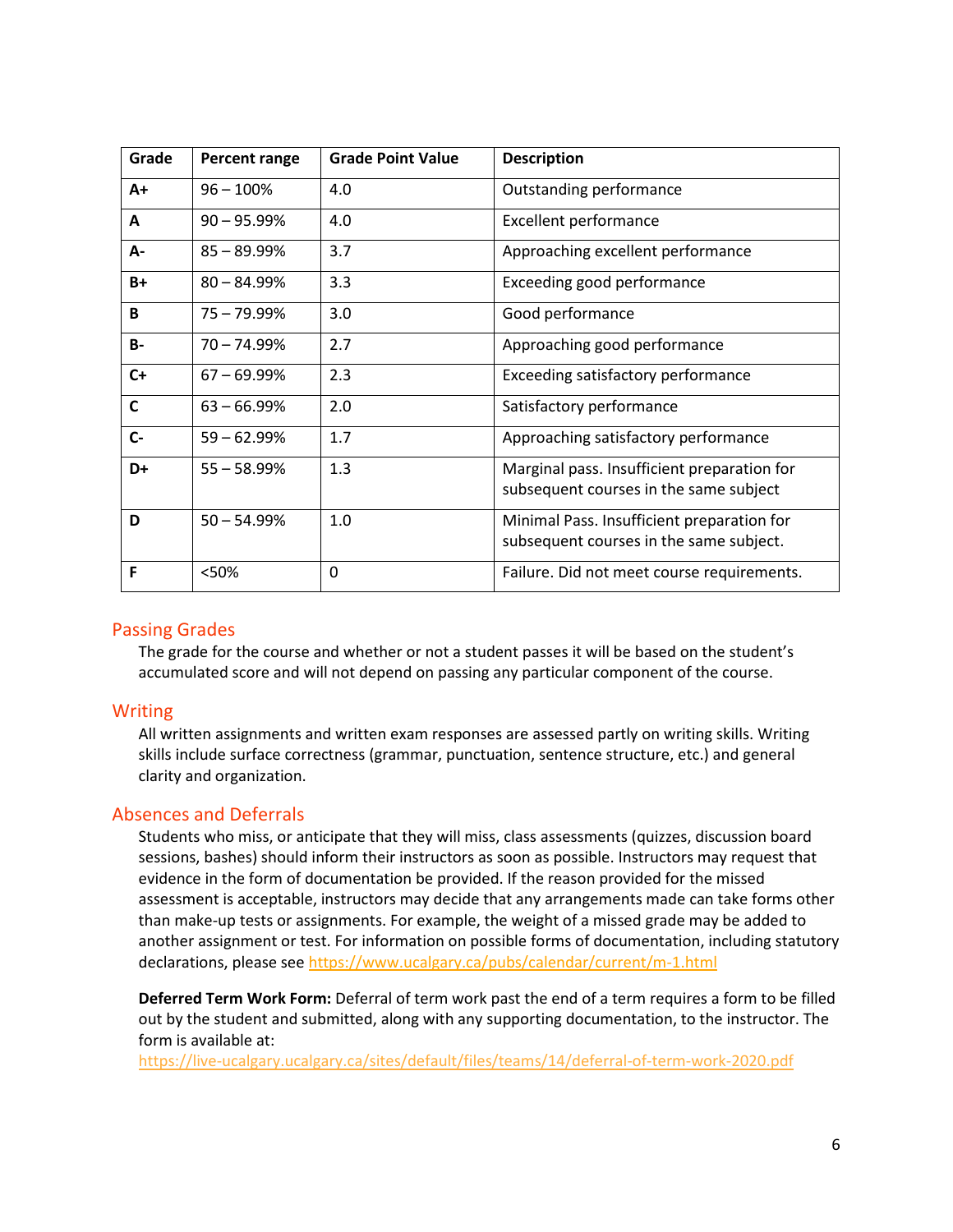Once an extension date has been agreed between instructor and student, the instructor will email the form to the Faculty of Arts Program Information Centre (ascarts@ucalgary.ca) for approval by the Associate Dean.

# Grade Reappraisal

Within two weeks of the date the exam/assignment is returned, students seeking reappraisal of examinations or assignments must write to the instructor asking for a reconsideration of their grade and explaining why. The instructor may require a discussion of the reappraisal with the student. A re-assessed grade may be raised, lowered, or remain the same.

# Handing in Papers, Assignments

- 1. The main Sociology Department office does not deal with any course-related matters. Please speak directly to your instructor.
- 2. All work in this course is to be submitted through D2L in the various dropboxes.
- 3. **Protection of Privacy:** Freedom of Information and Protection of Privacy (FOIPP) legislation does not allow students to retrieve any course material from public places. Anything that requires handing back will be returned through D2L, by email or through other arrangements (like, in an envelope with a stamp). Private information related to the individual student is treated with the utmost regard by the faculty at the University of Calgary
- 4. Final grades are not posted by the Sociology Department. They are only available online.

# Guidelines for Zoom Sessions

Zoom is a video conferencing platform that will allow us to meet at specific times for a "live" video conference, so that we can have the opportunity to meet each other virtually and discuss relevant course topics as a learning community.

To help ensure Zoom sessions are private, do not share the Zoom link or password with others, or on any social media platforms. Zoom links and passwords are only intended for students registered in the course. Zoom recordings and materials presented in Zoom, including any teaching materials, must not be shared, distributed or published without the instructor's permission.

The use of video conferencing programs relies on participants to act ethically, honestly and with integrity; and in accordance with the principles of fairness, good faith, and respect (as per the Code [of Conduct\)](https://www.ucalgary.ca/policies/files/policies/code-of-conduct.pdf). When entering Zoom or other video conferencing sessions (such as MS Teams), you play a role in helping create an effective, safe and respectful learning environment. Please be mindful of how your behaviour in these sessions may affect others. Participants are required to use names officially associated with their UCID (legal or preferred names listed in the Student Centre) when engaging in these activities. Instructors/moderators can remove those whose names do not appear on class rosters. Non-compliance may be investigated under relevant University of Calgary conduct policies (e.g [Student Non-Academic Misconduct Policy\)](https://ucalgary.ca/policies/files/policies/non-academic-misconduct-policy.pdf). If participants have difficulties complying with this requirement, they should email the instructor of the class explaining why, so the instructor may consider how to address the difficulty. For more information on how to get the most out of your Zoom sessions visit:<https://elearn.ucalgary.ca/guidelines-for-zoom/>.

Please be prepared, as best as you are able, to join class in a quiet space that will allow you to be fully present and engaged in Zoom sessions. Please mute your microphone unless you are speaking.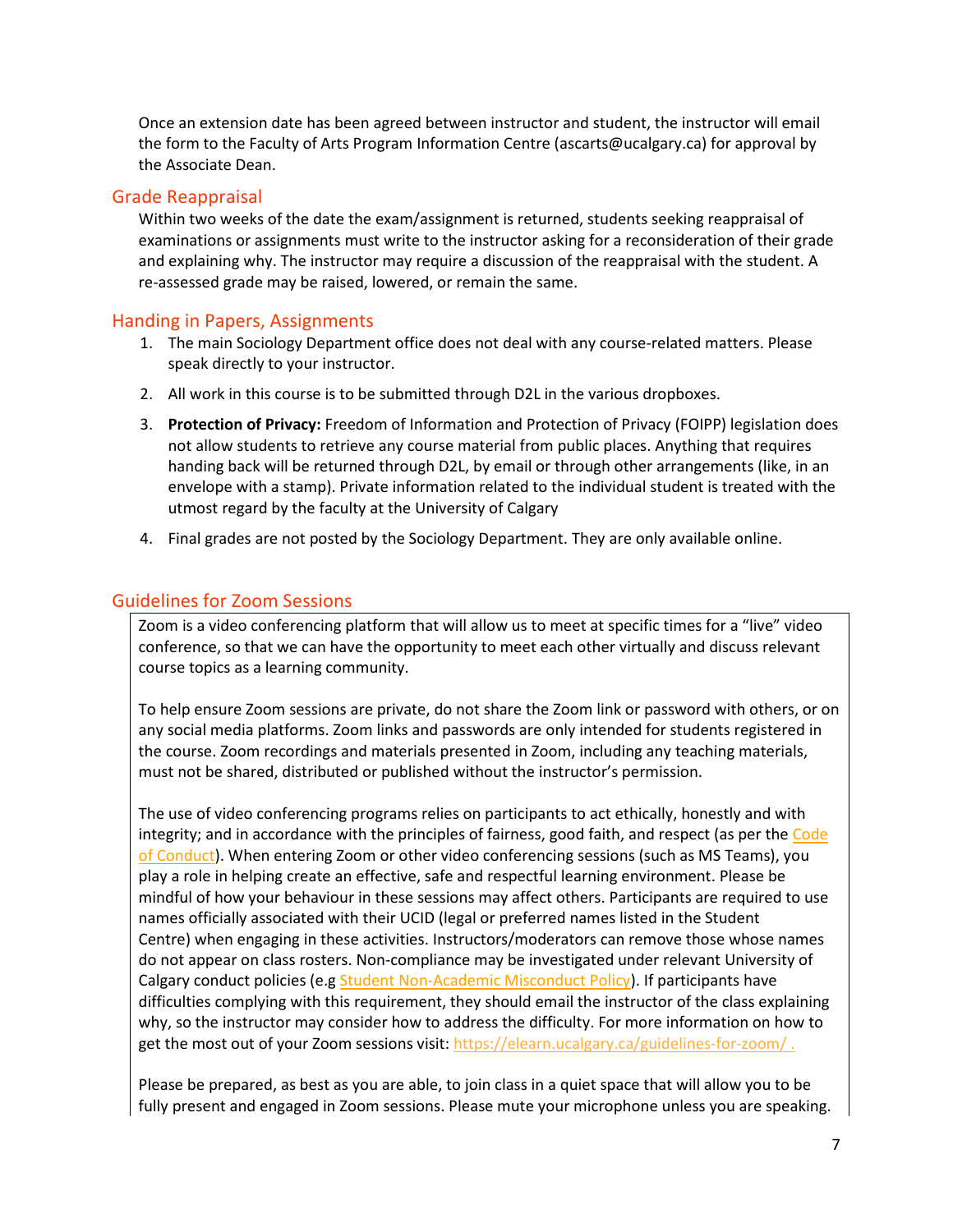We will have to use the handraising function in Zoom owing to our numbers. The instructor may ask students to turn on or off their webcams, depending on the activity.

In the unanticipated event that it becomes necessary for the instructor to record a Thursday session, students will be advised in advance. These recordings, if any, will be used only to support the learning of the students registered in the course and will not be shared or used for any other purpose.

To protect the privacy of other students, you may not record any part of any class without the instructor's permission. Unauthorized recording of any part of the course or reproduction of any course material to anyone who is not registered in the course may result in discipline for academic or non-academic misconduct.

### Research Ethics

Students are advised that any research with human subjects – including any interviewing (even with friends and family), opinion polling, or unobtrusive observation – must have the approval of the Faculty Ethics Committee. In completing course requirements, students must not undertake any human subjects research without discussing their plans with the instructor, to determine if ethics approval is required.

## Copyright Legislation

All students are required to read the University of Calgary policy on Acceptable Use of Material Protected by Copyright [\(https://www.ucalgary.ca/policies/files/policies/acceptable-use-of-material](https://www.ucalgary.ca/policies/files/policies/acceptable-use-of-material-protected-by-copyright-policy.pdf)[protected-by-copyright-policy.pdf\)](https://www.ucalgary.ca/policies/files/policies/acceptable-use-of-material-protected-by-copyright-policy.pdf) and requirements of the Copyright Act [\(https://laws](https://laws-lois.justice.gc.ca/eng/acts/C-42/index.html)[lois.justice.gc.ca/eng/acts/C-42/index.html\)](https://laws-lois.justice.gc.ca/eng/acts/C-42/index.html) to ensure they are aware of the consequences of unauthorized sharing of course materials (including instructor notes, electronic versions of textbooks etc.). Students who use material protected by copyright in violation of this policy may be disciplined under the Non-Academic Misconduct Policy.

### Instructor Intellectual Property

Course materials created by professor(s) (including course outlines, presentations and posted notes, labs, case studies, assignments and exams) remain the intellectual property of the professor(s). These materials may NOT be reproduced, redistributed or copied without the explicit consent of the professor. The posting of course materials to third party websites such as note-sharing sites without permission is prohibited. Sharing of extracts of these course materials with other students enrolled in the course at the same time may be allowed under fair dealing.

# Recording of Lectures

Note that the audio or video recording of classes and taking screenshots of PowerPoint slides during class are not permitted without explicit authorization. The non-authorized media recording of lectures is inconsistent with the Code of Conduct and may result in discipline in accordance with the Student Non-Academic Misconduct Policy and Procedure. For more information click here: [https://www.ucalgary.ca/policies/files/policies/non-academic-misconduct-policy.pdf.](https://www.ucalgary.ca/policies/files/policies/non-academic-misconduct-policy.pdf)

### Sharing of Lecture Notes and Exam Questions

Note that publicly sharing lectures notes and exam questions on 3rd party sites such as OneClass, StudyBlue, Quizlet, Course Hero, etc. is not permitted. If you wish to use these helpful studying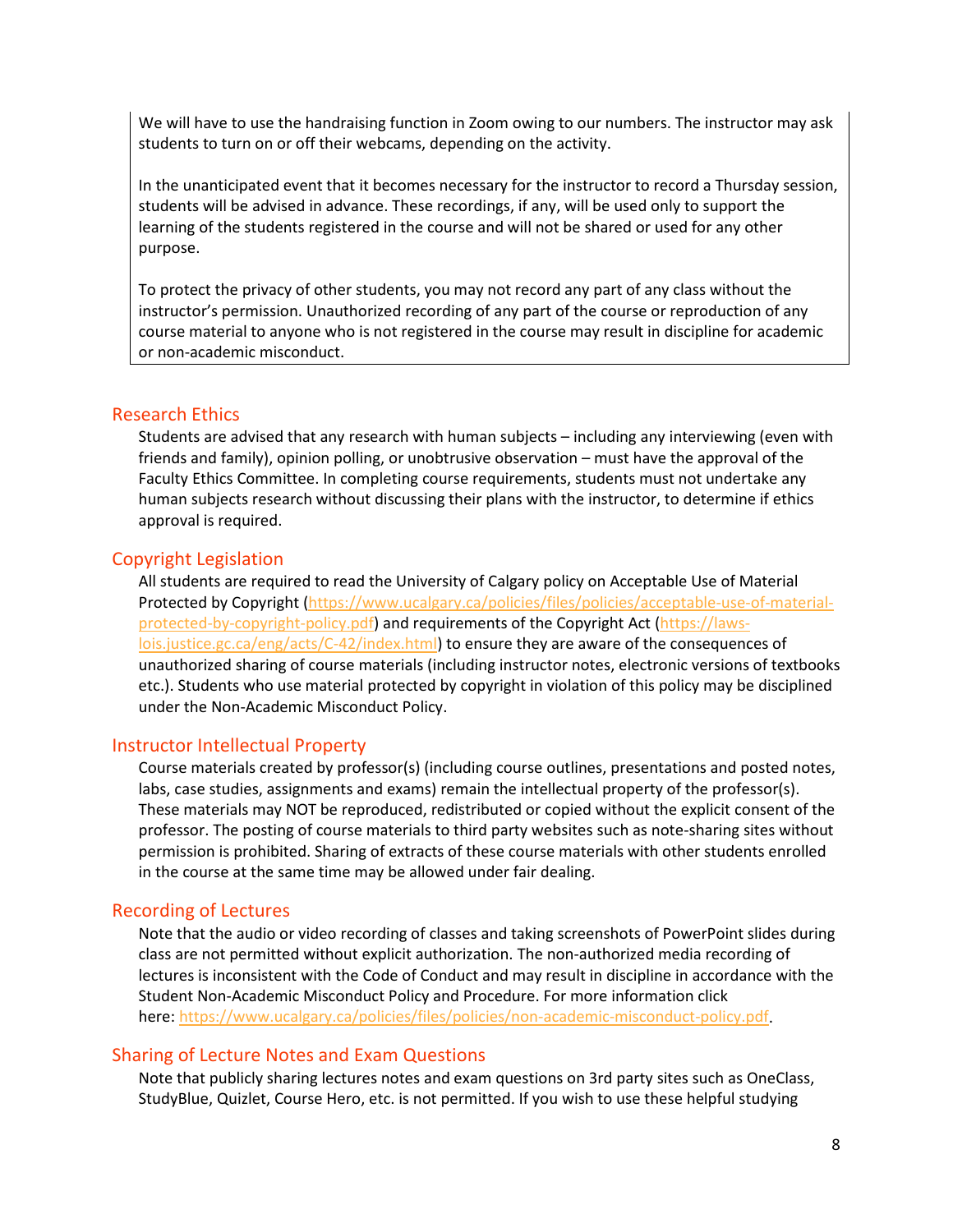tools, make sure you adjust your privacy settings accordingly. Any violations are subject to investigation under the UofC Student Non-Academic Misconduct Policy. For more information, click here[:https://www.ucalgary.ca/policies/files/policies/non-academic-misconduct-policy.pdf.](https://www.ucalgary.ca/policies/files/policies/non-academic-misconduct-policy.pdf)

#### Academic Misconduct

Please refer to the website listed below for information on University of Calgary policies on Plagiarism/Cheating/Other Academic Misconduct: <http://www.ucalgary.ca/pubs/calendar/current/k.html>

Using the words or ideas of another without clearly crediting the author is a serious academic offense and can lead to consequences which may include expulsion from the University. You may find it helpful to consult Gerald Nelms' "Patchwriting," available at <https://teachingandlearninginhighered.files.wordpress.com/2015/07/nelms-patchwriting.pdf> on the difference between this common form of plagiarism and acceptable paraphrasing.

You must document not only direct quotations but also paraphrases and ideas where they appear in your text. A reference list at the end is insufficient by itself. Readers must be able to tell exactly where your words and ideas end and other people's words and ideas begin. This includes assignments submitted in non-traditional formats such as Web pages or visual media, and material taken from such sources.

Please consult your instructor if you have any questions regarding how to document sources.

#### Academic Accommodation

Students seeking an accommodation based on disability or medical concerns should contact Student Accessibility Services; SAS will process the request and issue letters of accommodation to instructors. For additional information on support services and accommodations for students with disabilities, visit www.ucalgary.ca/access/. Students who require an accommodation in relation to their coursework based on a protected ground other than disability should communicate this need in writing to their Instructor. The full policy on Student Accommodations is available at: <http://www.ucalgary.ca/policies/files/policies/student-accommodation-policy.pdf>

Students needing an Accommodation based on a Protected Ground other than Disability, should communicate this need, preferably in writing, to the course instructor.

#### Libraries & Cultural Resources

To contact your librarian or find out about the resources and services available to sociology students go to the Sociology Library guide:<https://library.ucalgary.ca/guides/sociology>

To access the main Library website go to: [https://library.ucalgary.ca](https://library.ucalgary.ca/)

#### Wellness and Mental Health Resources

The University of Calgary recognizes the pivotal role that mental health plays in physical health, social connectedness and academic success, and aspires to create a caring and supportive campus community where individuals can freely talk about mental health and receive support when needed. We encourage you to explore the excellent mental health resources available throughout the university community, such as counselling, self-help resources, peer support or skills-building available through Student Wellness Services (Room 370 MacEwan Student Centre,